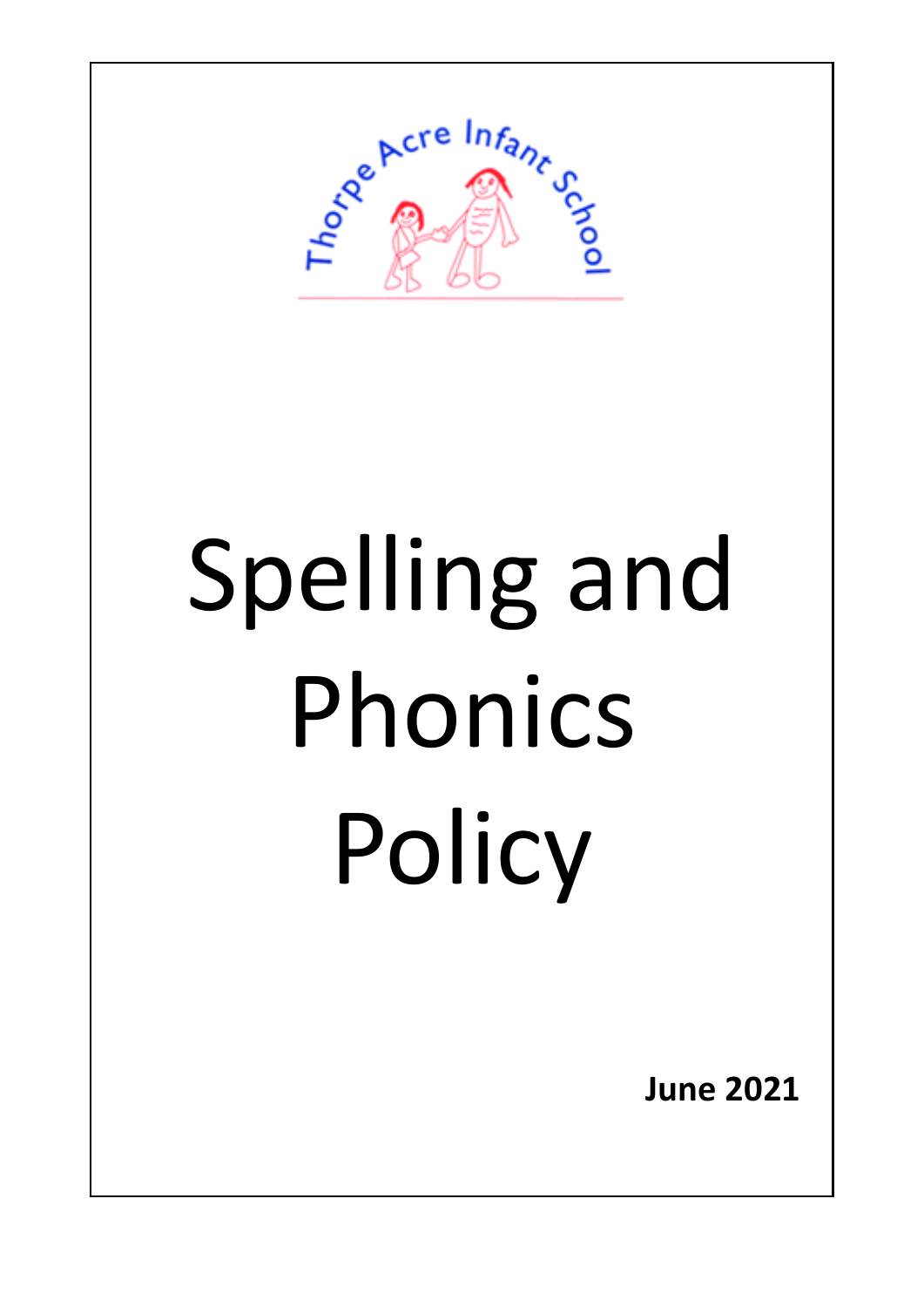# **Spelling and Phonics Policy**

# **Introduction**

In order to read and write accurately with speed and understanding, children must have a good understanding of the way we spell in the English language. Initially this involves the children understanding the basic phonetic code used in English, later they must understand a wide range of rules that are particular to the English language.

# **Intent**

- To create an inclusive, inspired and challenging curriculum, which develops children's knowledge of phonics, enabling them to become successful readers who develop a life-long love of reading.
- To ensure children in KS1 are given the best opportunity to achieve expected progress, or more, in reading.

# **Aims**

The school aims for phonics and spelling are:

- Ensure a consistent approach, to the teaching of phonics, across the school.
- To teach the basic auditory and reading skills of letters and words by the end of Foundation Stage
- To develop phoneme and grapheme awareness to include the majority used regularly in the English language by the end of year 1
- To develop an understanding of more complex rules and exceptions of spelling in the English language throughout Year 2.

# **Teaching and Learning**

We believe that teaching phonics from the beginning of EYFS to the end of Year 2 in a discrete daily session, enables children to learn and embed skills that they will be able to apply subconsciously for the rest of their lives. The discrete daily session taught across EYFS and KS1 is differentiated based on teacher assessments. This may be between class teachers within a particular year group and may also include the use of small groups with LSAs leading sessions. Lessons will be taught using the guidance of the Read, Write Inc. materials and assessment for learning processes such as the school's trackers and teachers' knowledge of the child in phonic sessions as well as other areas of the curriculum.

| <b>Established by:</b> | English Subject Leader | <b>Approved Gov:</b>    |           |
|------------------------|------------------------|-------------------------|-----------|
| <b>Revised by:</b>     |                        | <b>Last reviewed:</b>   | June 2021 |
| Page 2 of 5            |                        | <b>Next review due:</b> | June 2022 |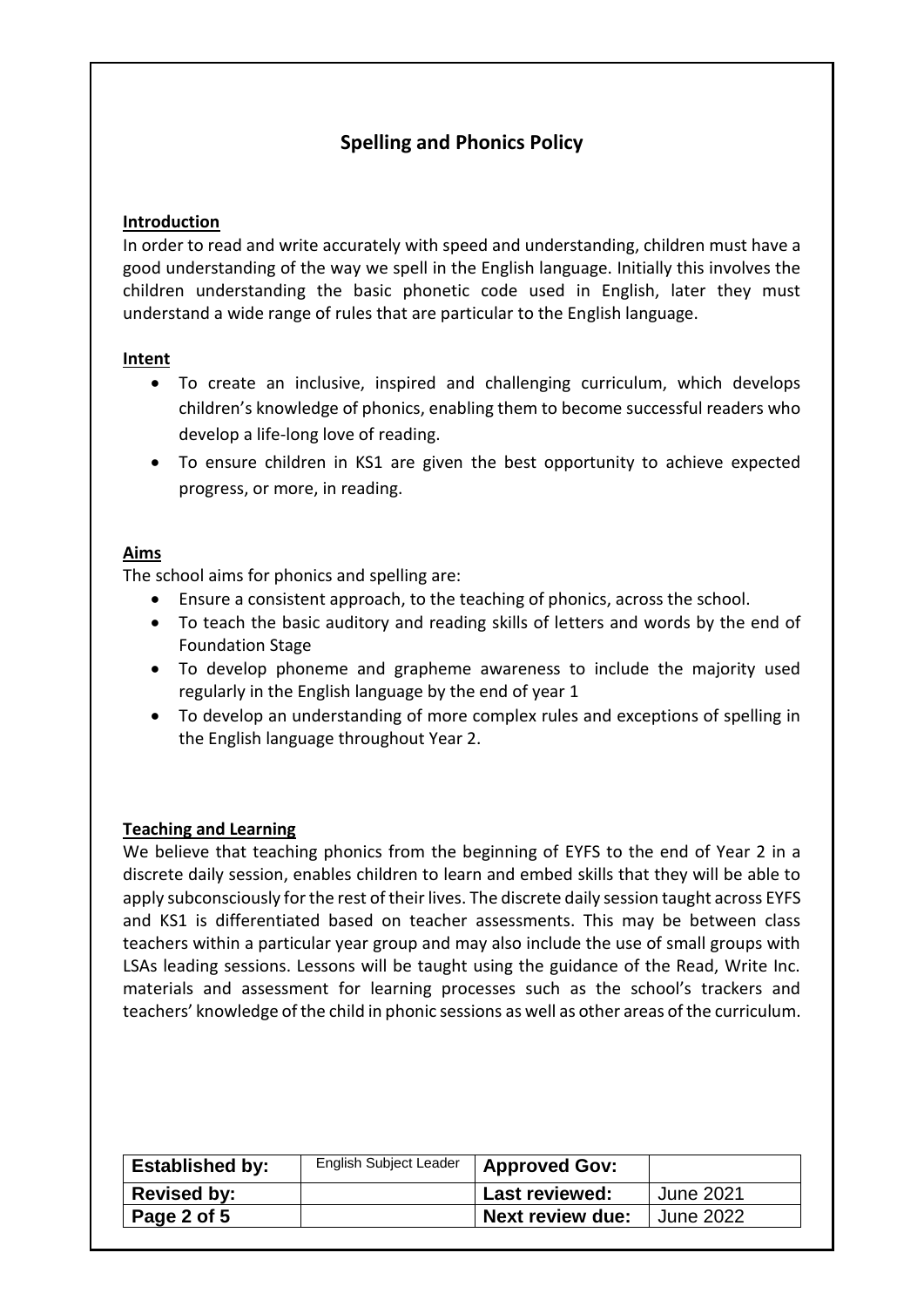The RWI approach:

- Initial sounds are taught in a specific order
- Sounds taught should be 'pure' ie 'b', not 'buh' as this is central to phonic teaching and ability to recognise sounds in words.
- Blends are declustered. eg bl is two specific sounds.
- Children are taught that the number of graphemes in a word always corresponds to the number of phonemes. This greatly aids spelling.
- Set 2 sounds are taught after Set 1 (initial sounds)
- Letter names are introduced
- Set 3 are taught after letter names

# **Assessment and Testing**

Children are assessed throughout every lesson. This is done through teacher observations and the written work completed by the children. Teachers will track the progress of the children they are teaching and liaise with LSAs. Children are assessed half termly and names are entered onto a tracking grid. Tracking data is analysed by the English subject leader on a half termly basis, the outcomes of this tracking is shared with all teaching staff who are responsible for handing the information on to LSAs delivering phonics. Children on the SEN register who require support with spelling and phonics will be assessed using the 'Small Steps tracker' based on the P Scales.

At the end of year 1, children are tested using the compulsory DFE materials. Any children who do not meet the expectation will be retested during their time in year 2.

# **Further Support**

In order for teachers to deliver first quality teaching, they use a variety of teaching methods so that they cater for all styles of learning. Teachers can seek guidance, support materials and resources from: Letters and Sounds, Fast Phonics, Phonics Play and the English subject leader. Any children falling significantly behind expectations receive appropriate interventions planned for by their teacher or the English subject leader.

A full list of spellings to be taught can be found in Appendix 1 of the National Curriculum for English.

# **Role of the Governing Body**

The purpose of the Governing Body is to ensure the implementation of the Early Years Foundation Stage Framework, the National Curriculum and to review the policy. Additional meetings may be held to discuss English priorities across the school and to gain an overview of the teaching and learning of English.

### **Policy Review**

| <b>Established by:</b> | English Subject Leader | <b>Approved Gov:</b>    |           |
|------------------------|------------------------|-------------------------|-----------|
| <b>Revised by:</b>     |                        | <b>Last reviewed:</b>   | June 2021 |
| Page 3 of 5            |                        | <b>Next review due:</b> | June 2022 |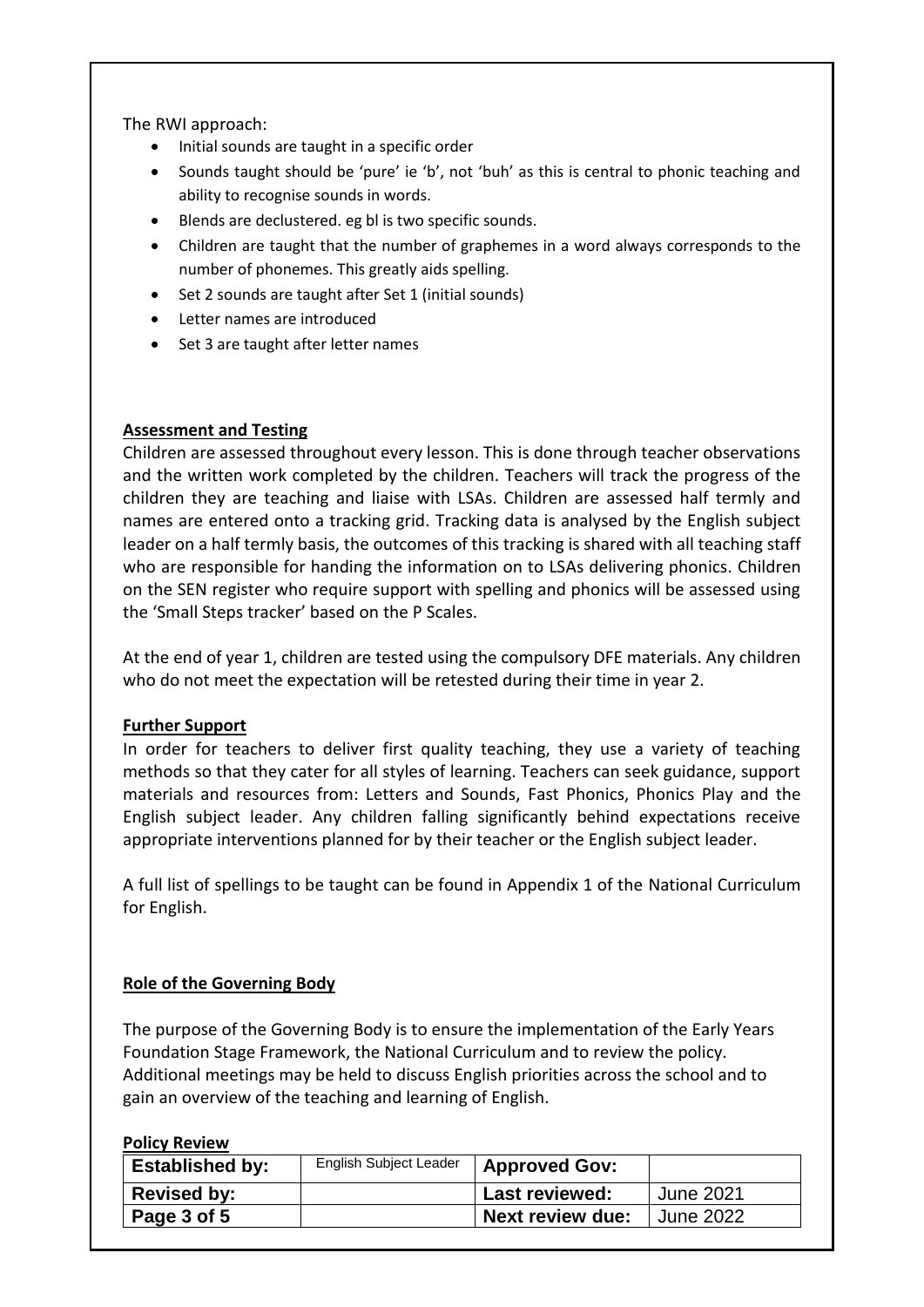This policy was written by the English Leader.

It is due for review during the summer term of 2022.

**Signed** …………………………………………….. **Chair of Governors**

**Signed** ……………………………………………… **Head teacher**

# **APPENDIX 1**

| <b>Established by:</b> | English Subject Leader | <b>Approved Gov:</b>    |           |
|------------------------|------------------------|-------------------------|-----------|
| <b>Revised by:</b>     |                        | <b>Last reviewed:</b>   | June 2021 |
| Page 4 of 5            |                        | <b>Next review due:</b> | June 2022 |